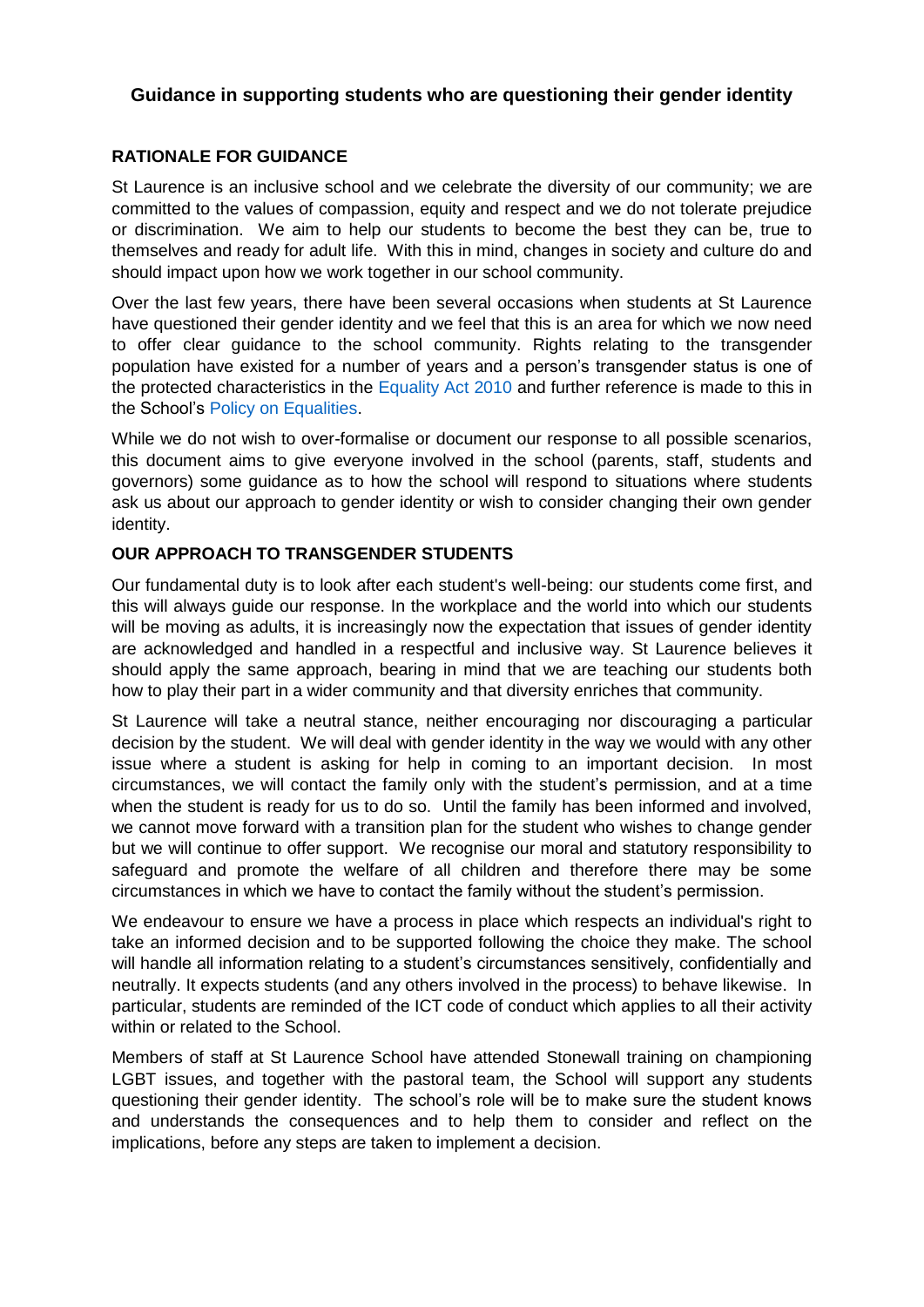# **LEGAL AND MORAL FRAMEWORK**

We appreciate that within the school community, including amongst parents and carers, there will be differing levels of knowledge of the issues relating to gender identity and while respecting the considered preference of the student on identity issues within the school environment, there will also need to be parameters in place to ensure that the outside world has an accurate view of laws surround a person's gender status.

The Human Rights Act gives certain rights and freedoms to all individuals. We are confident that the approach the school is taking discharges our duties to respect the relevant rights of students, who may be seeking to change their gender identity, when balanced against the rights of all the students in our care. The law as it stands protects individuals who are proposing to undergo, are undergoing, or have been through gender reassignment from being treated less favourably than those who haven't transitioned gender.

Legally, an individual retains the gender on their birth certificate until that is changed through an appropriate application. That means that while there can be an agreement that a student adopts a different or non-binary identity within the school, there may be situations in which the school will need to continue to use the birth name (and birth gender) in certain formal situations. These are likely to include, but are potentially not limited to:

- Public exam entries
- Official certificates
- The School's SIMS database
- UCAS applications
- Referrals to external agencies

The following are examples of situations in which the chosen gender identity (and name) may be used:

- Students are free to wear clothing (including in PE and Dance lessons) of the gender with which they identify. Please see the [School Uniform policy](https://st-laurence.com/wp-content/uploads/2015/07/School-Uniform-Requirements-1.pdf) for the requirements
- School reports, together with any formal communication, for example with parents,
- Being addressed or referred to by teachers and peers
- Auditioning for a mixed gender play where the student may wish to audition for any role
- Sports activities and teams
- Adjustments to existing toilet arrangements; the School will make gender-neutral toilets available
- Adjustments to existing changing facilities; the School will make gender-neutral changing areas available
- If participating in a residential trip, the student will be free to access the dormitories/rooms of the of the gender with which they identify
- If participating in an exchange, the student will be free to use the preferred gender identity and to make this known in advance to the exchange family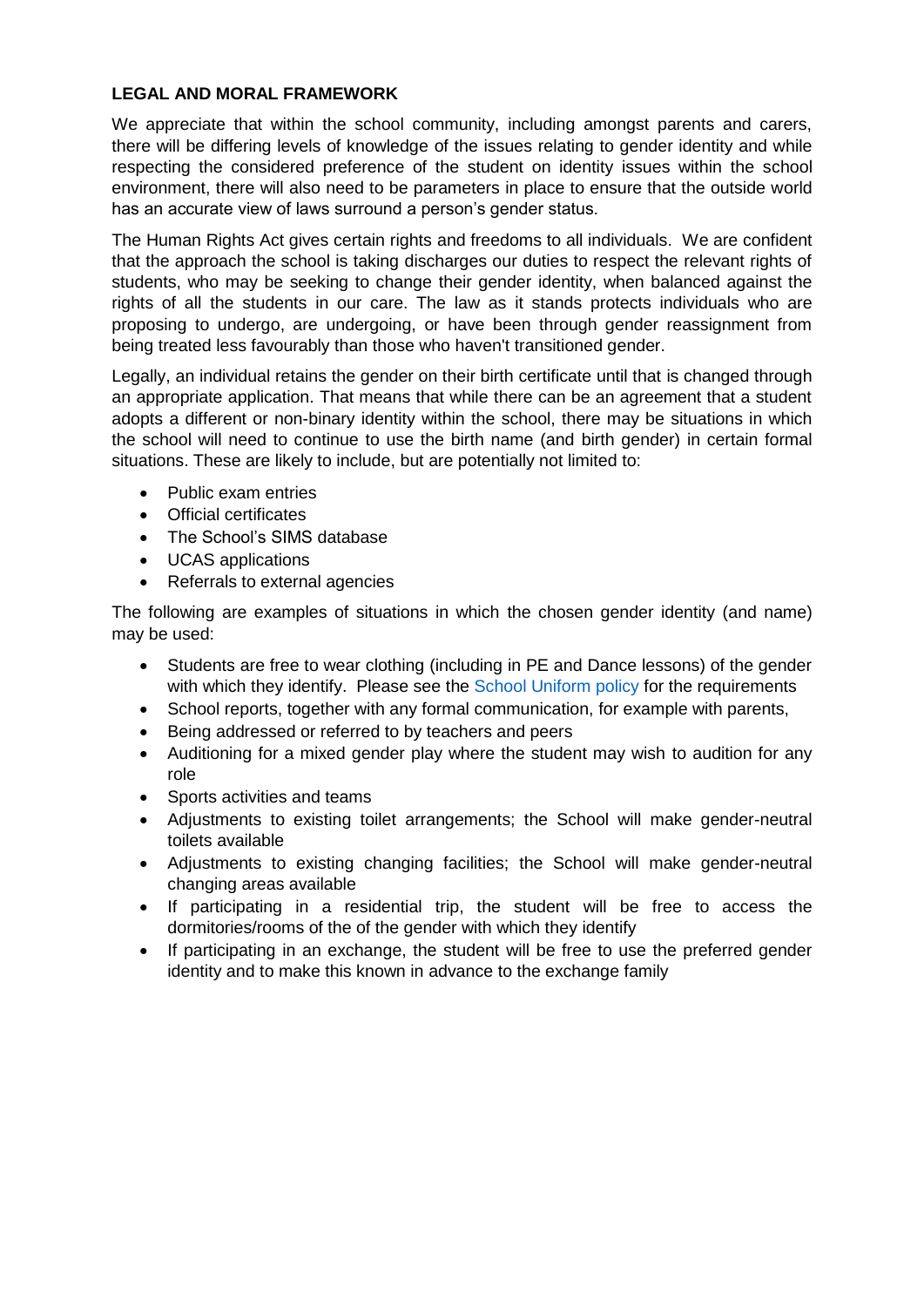### **FURTHER INFORMATION AND SUPPORT**

You may wish to find out more about gender identity and gender dysphoria and we recommend that individuals and their families seek support from organisations that can offer the right kind of advice and guidance. The family GP is the most important point of access to local help, advice and support as they can make referrals to other health services. Below is a list of other organisations that may be able to provide some further information and support or answer questions you may have.

### **National Organisations:**

- **•** [Stonewall](http://www.stonewall.org.uk/)
- [Allsorts](http://www.allsortsyouth.org.uk/)
- The Tavistock Gender Clinic, London
- [Young Stonewall](http://www.youngstonewall.org.uk/)
- **•** Gendered Intelligence
- [Mermaids:](http://www.mermaidsuk.org.uk/) 0208 1234819 and [info@mermaidsuk.org.uk](mailto:info@mermaidsuk.org.uk)
- [GIRES:](http://www.gires.org.uk/) 01372 801554
- [Gender Trust:](http://www.gendertrust.org.uk/) 01527 894838
- [RUCO:](http://www.rucomingout.com/) a safe support group for young people
- [On Your Mind:](http://www.onyourmind.org.uk/) Online support for young people and parents/carers:

### **Local Organisations:**

- LGBT support group: <http://lgbtbristol.org.uk/trans/>
- LGBT support group: <http://www.bristol-crossroads.org.uk/>
- Online support for young people: [https://www.kooth.com](https://www.kooth.com/)
- Trowbridge LGBT youth support group: Call 07920 450 618 for more info

### **General Support:**

Childline: 0800 1111 – <https://www.childline.org.uk/>

### **Further Publications:**

- [Top Tips for working with Trans and Gender Questioning young people](http://www.allsortsyouth.org.uk/wp-content/uploads/2016/12/51740-Top-Tips-booklet-version-2-cropped.pdf)
- [A journey without a map: A guide for parents of Trans Children](http://www.allsortsyouth.org.uk/wp-content/uploads/2014/02/trans-parents-booklet.pdf)
- [Tackling homophobia in secondary schools](http://www.allsortsyouth.org.uk/wp-content/uploads/Secondary-1.pdf)
- Supporting Lesbian, Gay and Bisexual young people

### **Online Media:**

- [I am Leo](https://www.youtube.com/watch?v=0x_u2cs8DpI) YouTube video
- [Teenager makes Transgender film](http://www.bbc.co.uk/news/av/uk-england-leicestershire-38742772/transgender-teenager-makes-film-to-help-others) BBC article

### **Within St Laurence – initial guidance to students:**

"In the first instance, you may wish to speak to someone you know well.

Your Assistant Head of House or Head of House can organise an appointment for you to see a counsellor or you may wish to talk to someone in the Safeguarding Team (Mr Penny, Mrs Power, Mr Dutton or Ms Purnell)"